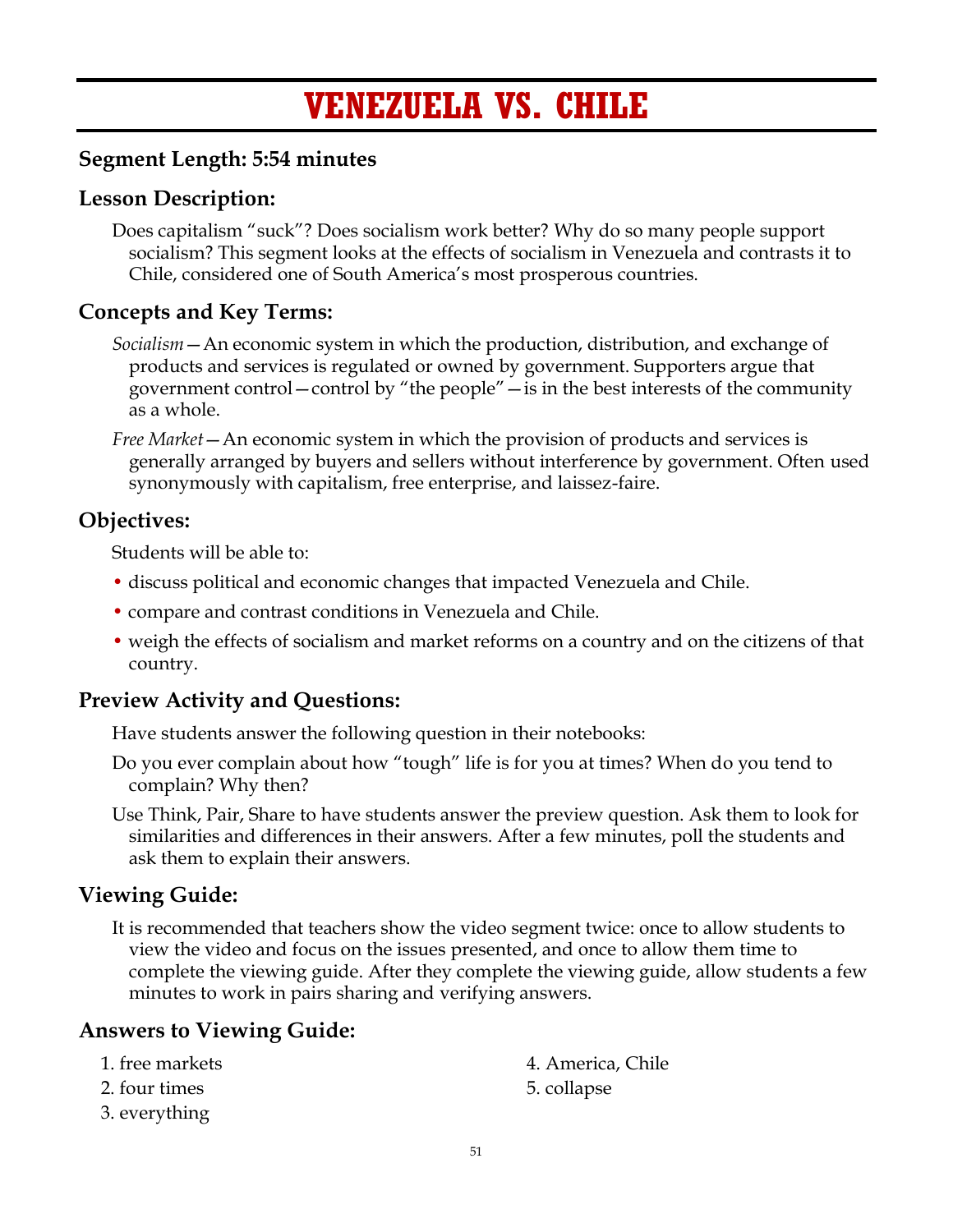#### **Answers to Cloze Activity:**

The story of Chile's success starts in the mid-1970s, when Chile's military government abandoned socialism and started to implement economic reforms. In 2013, Chile was the world's 10th freest economy. Venezuela, in the meantime, declined from being the world's 10th freest economy in 1975 to being the world's least free economy in 2013 (Human Progress does not have data for the notoriously unfree North Korea).

1. As economic freedom increased, so did income per capita, which rose from being 31 percent of that in Venezuela to being 138 percent of that in Venezuela. Between 1975 and 2015, the Chilean economy grew by 287 percent. Venezuela's shrunk by 12 percent.

2. As the economy expanded, so did health care. In 1975, Chile's infant mortality rate was 33 percent higher than Venezuela's. In 2015, almost twice as many infants died in Venezuela as those who died in Chile.

3. With declining infant mortality and improving standard of living came a steady increase in life expectancy. In 1975, Venezuelans lived longer than Chileans. In 2014, a typical Chilean lived over 7 years longer than the average Venezuelan.

4. Moreover, more Chileans survive to old age than they do in Venezuela. As they enter their retirement, the people of Chile enjoy a private social security system that generates an average return of 10 percent per year (rather than the 2 percent generated by the government-run social security system in the United States).

5. Finally, as Chileans grew richer, they started demanding more say in running their country. Starting in the late 1980s, the military gradually and peacefully handed power over to elected representatives. In Venezuela, the opposite has happened. As failure of socialism became more apparent, the government had to resort to ever more repressive measures in order to keep itself in power.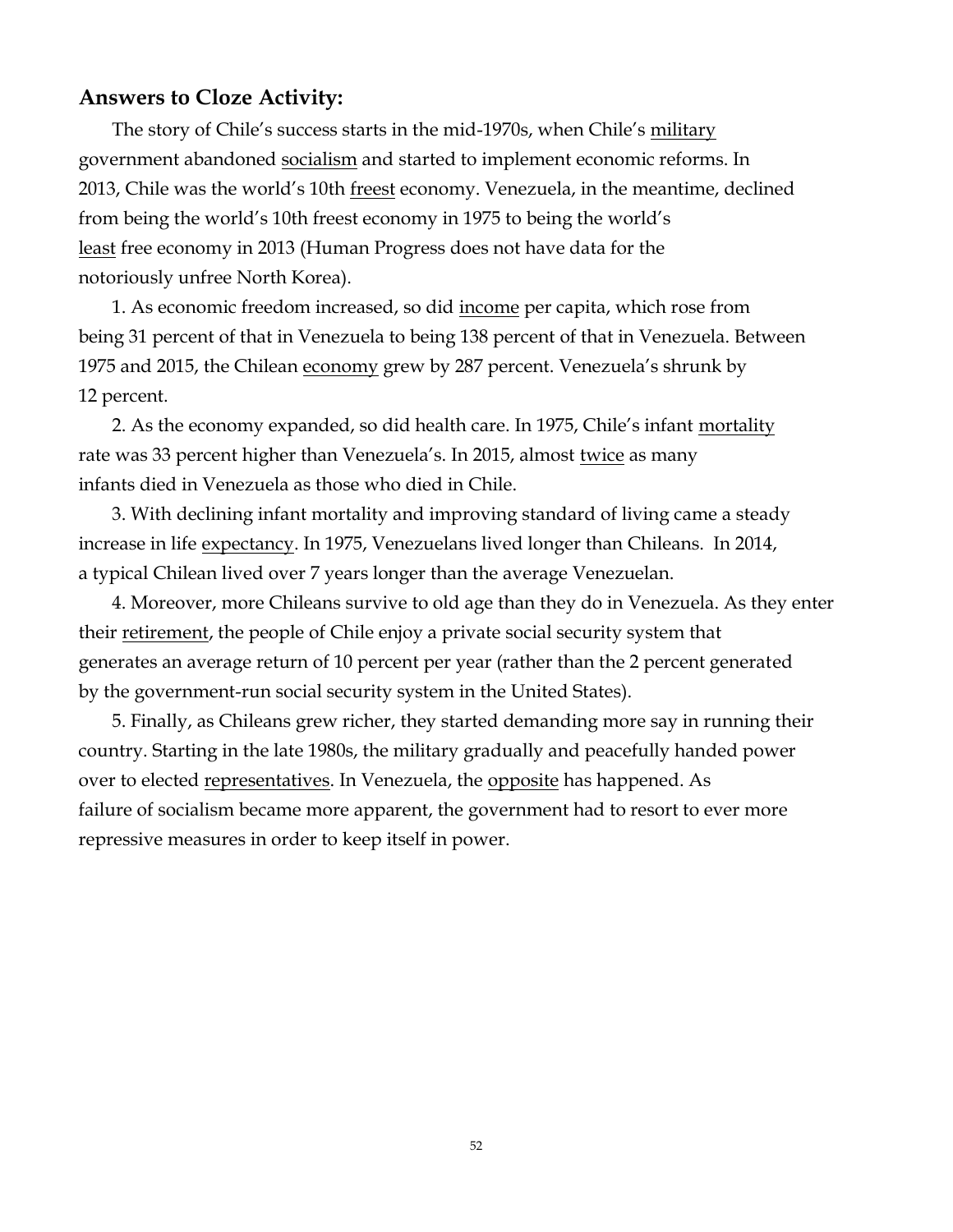| Name  |                         | Date    |
|-------|-------------------------|---------|
| Class | $D_{\alpha}$<br>I CIIUU | Teacher |

## **Venezuela vs. Chile Viewing Guide**

## **Directions: As you watch the video, fill in the blanks with the correct words.**

1. As societies become prosperous, thanks to capitalism, the people enjoying that prosperity often don't realize that their lives are pretty good only because of \_\_\_\_\_\_\_\_\_\_\_\_\_\_\_\_\_\_\_.

2. Venezuela was once as the same as rich as Chile; now Chile is twice as rich as Venezuela.

3. Free trade benefits everyone, even countries which are very good at producing

4. This is what drives me crazy about people in \_\_\_\_\_\_\_\_\_\_\_\_ and \_\_\_\_\_\_\_\_\_\_\_\_. They don't get it, despite how clear it is that the free market has done wonders for them.

5. People should have learned from the \_\_\_\_\_\_\_\_\_\_\_\_ of communism in Eastern Europe and they haven't.

## **Now, take a few moments to reflect on the video and answer the questions below:**

In the video, John Stossel said, "As societies become prosperous, thanks to capitalism, the people enjoying that prosperity often don't realize that their lives are pretty good only because of free markets." Do you agree? \_\_\_\_\_\_\_\_\_\_\_

Explain. \_\_\_\_\_\_\_\_\_\_\_\_\_\_\_\_\_\_\_\_\_\_\_\_\_\_\_\_\_\_\_\_\_\_\_\_\_\_\_\_\_\_\_\_\_\_\_\_\_\_\_\_\_\_\_\_\_\_\_\_\_\_\_\_\_\_\_\_\_\_\_\_\_

\_\_\_\_\_\_\_\_\_\_\_\_.

Why might people in the United States and in Chile support socialism when they can see the benefit of free markets within their own countries? \_\_\_\_\_\_\_\_\_\_\_\_\_\_\_\_\_\_\_\_\_\_\_\_

\_\_\_\_\_\_\_\_\_\_\_\_\_\_\_\_\_\_\_\_\_\_\_\_\_\_\_\_\_\_\_\_\_\_\_\_\_\_\_\_\_\_\_\_\_\_\_\_\_\_\_\_\_\_\_\_\_\_\_\_\_\_\_\_\_\_\_\_\_\_\_\_\_\_\_\_\_\_\_\_\_

\_\_\_\_\_\_\_\_\_\_\_\_\_\_\_\_\_\_\_\_\_\_\_\_\_\_\_\_\_\_\_\_\_\_\_\_\_\_\_\_\_\_\_\_\_\_\_\_\_\_\_\_\_\_\_\_\_\_\_\_\_\_\_\_\_\_\_\_\_\_\_\_\_\_\_\_\_\_\_\_\_

\_\_\_\_\_\_\_\_\_\_\_\_\_\_\_\_\_\_\_\_\_\_\_\_\_\_\_\_\_\_\_\_\_\_\_\_\_\_\_\_\_\_\_\_\_\_\_\_\_\_\_\_\_\_\_\_\_\_\_\_\_\_\_\_\_\_\_\_\_\_\_\_\_\_\_\_\_\_\_\_\_

\_\_\_\_\_\_\_\_\_\_\_\_\_\_\_\_\_\_\_\_\_\_\_\_\_\_\_\_\_\_\_\_\_\_\_\_\_\_\_\_\_\_\_\_\_\_\_\_\_\_\_\_\_\_\_\_\_\_\_\_\_\_\_\_\_\_\_\_\_\_\_\_\_\_\_\_\_\_\_\_\_

\_\_\_\_\_\_\_\_\_\_\_\_\_\_\_\_\_\_\_\_\_\_\_\_\_\_\_\_\_\_\_\_\_\_\_\_\_\_\_\_\_\_\_\_\_\_\_\_\_\_\_\_\_\_\_\_\_\_\_\_\_\_\_\_\_\_\_\_\_\_\_\_\_\_\_\_\_\_\_\_\_

\_\_\_\_\_\_\_\_\_\_\_\_\_\_\_\_\_\_\_\_\_\_\_\_\_\_\_\_\_\_\_\_\_\_\_\_\_\_\_\_\_\_\_\_\_\_\_\_\_\_\_\_\_\_\_\_\_\_\_\_\_\_\_\_\_\_\_\_\_\_\_\_\_\_\_\_\_\_\_\_\_

\_\_\_\_\_\_\_\_\_\_\_\_\_\_\_\_\_\_\_\_\_\_\_\_\_\_\_\_\_\_\_\_\_\_\_\_\_\_\_\_\_\_\_\_\_\_\_\_\_\_\_\_\_\_\_\_\_\_\_\_\_\_\_\_\_\_\_\_\_\_\_\_\_\_\_\_\_\_\_\_\_

How might that relate to you complaining at times about how tough your life is?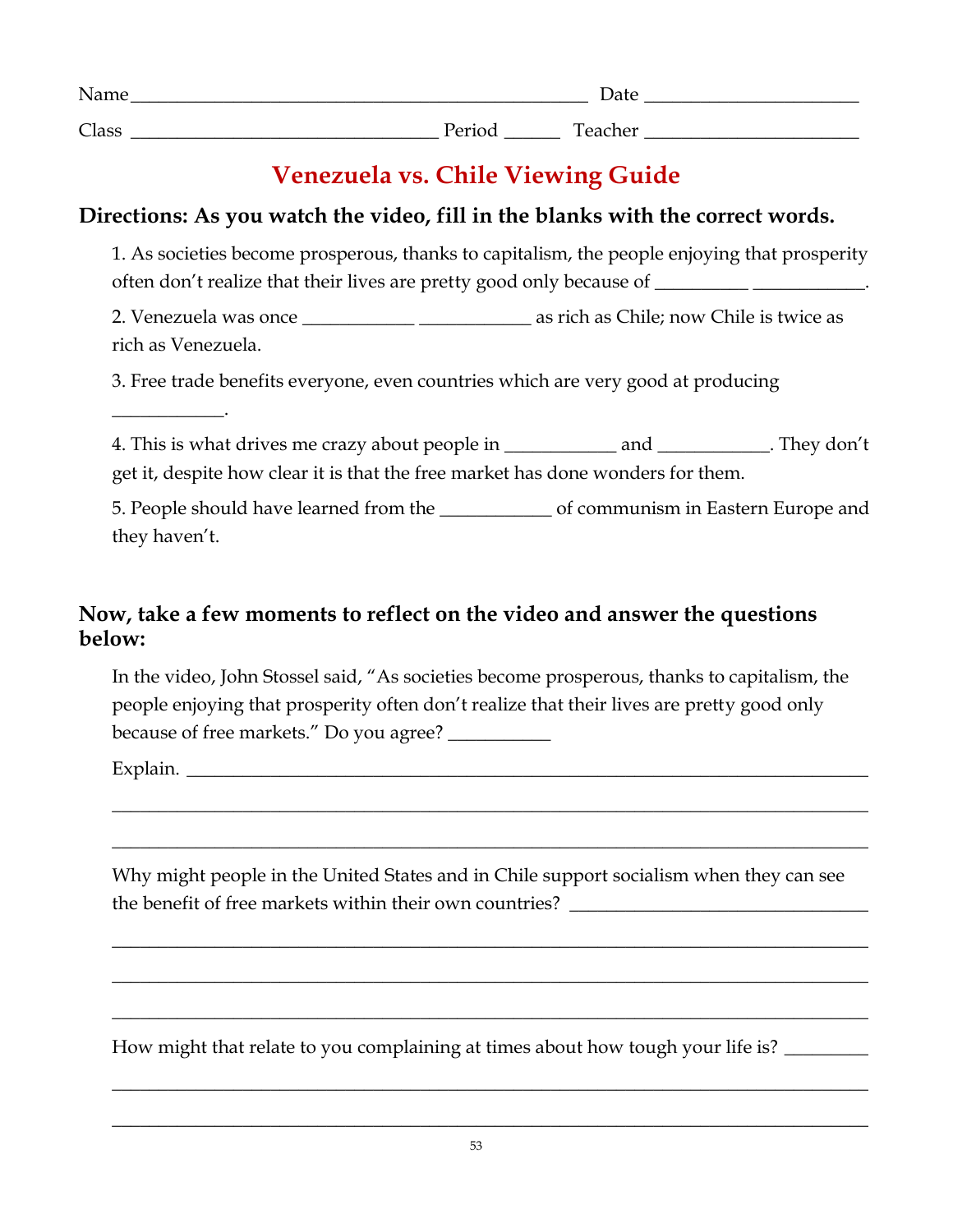## **Discussion and Analysis:**

- 1. When we judge what people do, what they stand for, should we judge their intentions or the effects of the policies they advocate? Explain.
- 2. What countries have tried communism or socialism? How has it worked out?
- 3. Why would people in America, or in Chile, support socialism?
- 4. If capitalism is bad, why are so many people in America living better than most people in the world?
- 5. John Stossel said that fifty years ago, Chile was poor. How did it turn around?
- 6. Venezuela turned around, too. In what ways? Why?
- 7. How might socialism ruin a country's economy?
- 8. Over the past 40 years, income in Venezuela fell by 21%, while in Chile, it rose 228%. Is this really just about economic systems? Are there any other possible explanations?
- 9. How does the phrase "Facts should dictate opinion, not the other way around" relate to the debate over socialism and capitalism?
- 10. To what does Marian Tupy attribute the decline in poverty throughout the world?
- 11. Is trade inconsistent with socialism? Is it inconsistent with free markets? Explain.
- 12. Marian Tupy said that free trade benefits everyone. Is trade a win-win deal? Doesn't someone win and someone lose in a trade? If it were win-lose, why would people voluntarily trade if they were going to lose?
- 13. Considering what you know about socialism and capitalism, in which system do you think people are most free? Why? Is freedom more important than being equal? Why / Why not?
- 14. We heard that life expectancy in Chile is eight years longer than in Venezuela. What impact does the type of government and the type of economic system have on how long people live? According to the World Bank, people in South Korea live 12 years longer than people in North Korea. Do you see a pattern?
- 15. According to Marian Tupy, "The advocates of small government have dropped the ball. They assumed that the great accomplishments of the Chilean economy would speak for themselves." Why is that? Why don't people who benefit under freedom and free markets realize how good they have it?
- 16. What did Marian Tupy mean when he said that people should have learned from the collapse of communism in Eastern Europe?

## **Discuss These Lines from the Video:**

- 1. Capitalism sucks.
- 2. At a Bernie Sanders rally, notice the Soviet flag. Don't progressives know that the Soviet Union failed because it was awful for people?
- 3. The communists did destroy the market and ran the economy into the ground. That led to violence, much like what we see in Venezuela now.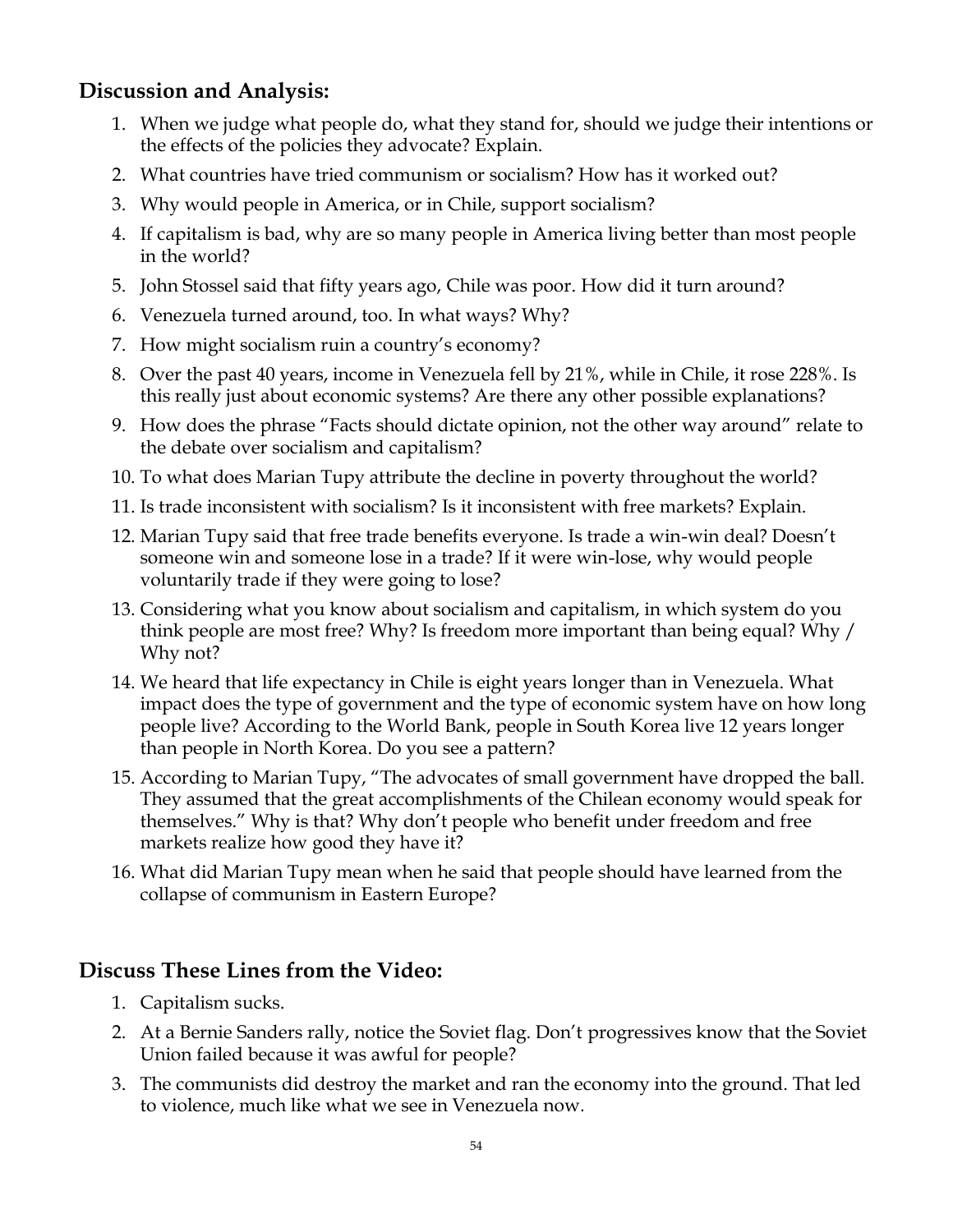- 4. With the age of globalization over the last forty years, we have seen a dramatic decline in poverty, absolute poverty across the world. When President Reagan became president of the United States in 1981, 80% of people in East Asia lived in absolute poverty, which is to say on less than \$2 a day. Today, 4% do.
- 5. You can see the massive difference in Chile and Venezuela over 40 years. In Venezuela, income fell by 21%. In Chile, it rose 228%.
- 6. With less state control, everything gets better. Life expectancy is longer in Chile, there's less crime.
- 7. The advocates of small government have dropped the ball.
- 8. Why do we have to explain it to people? It's just visible.
- 9. It is very fascinating that the collapse of Venezuela has not had more of an impact on the left and really destroying the mythology around socialist economics.
- 10. People should have learned from the collapse of communism in Eastern Europe and they haven't.

## **Quotes for Discussion**

*Socialism in general has a record of failure so blatant that only an intellectual could ignore or evade it.*

#### **— Thomas Sowell**

*The reason socialism has failed around the world every time it's been tried is because people in socialist countries have looked at the United States and have said if they can have it that good, we can. It's a failed, flawed ideology, but if you ask socialists why it's always failed, it's because the United States has stood in the way.*

#### **— Brad Thor**

*We need to reduce extreme consumption to achieve a point of equilibrium between supply and a fair price. I trust in the hardworking majority of this country.*

#### **— Nicolas Maduro**

*Socialism is a philosophy of failure, the creed of ignorance, and the gospel of envy, its inherent virtue is the equal sharing of misery.*

#### **— Winston Churchill**

*I believe that all forms of socialism have been proven over time to result in a loss of both economic and civil liberties, with increasing poverty.*

#### **— John Mackey**

*Socialism states that you owe me something simply because I exist. Capitalism, by contrast, results in a sort of reality-forced altruism: I may not want to help you, I may dislike you, but if I don't give you a product or service you want, I will starve. Voluntary exchange is more moral than forced redistribution.*

#### **— Ben Shapiro**

*The reason this country continues its drift toward socialism and big nanny government is because too many people vote in the expectation of getting something for nothing, not because they have a concern for what is good for the country.*

#### **— Lyn Nofziger**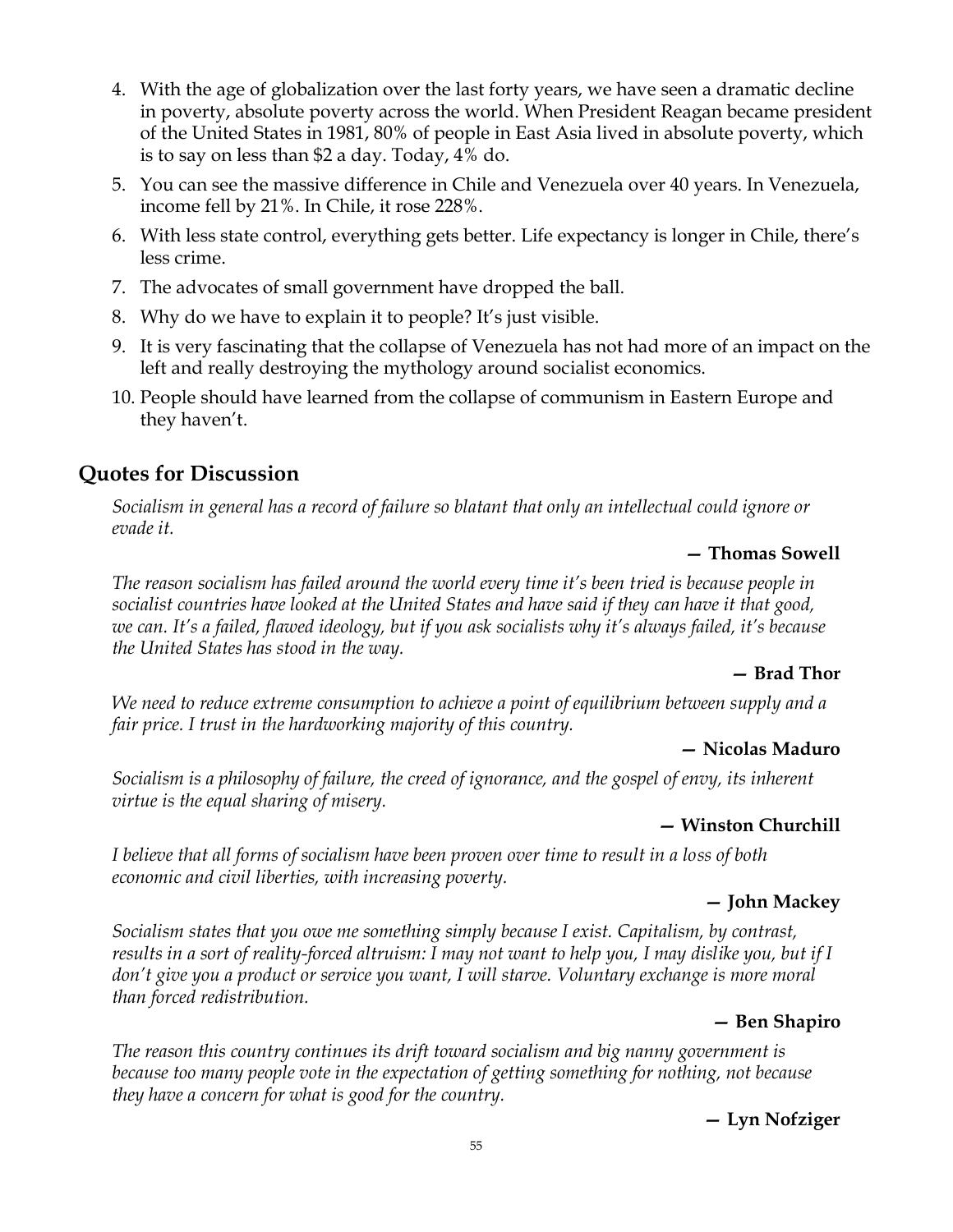*Capitalism has worked very well. Anyone who wants to move to North Korea is welcome.*

#### **— Bill Gates**

*I have said it already, I am convinced that the way to build a new and better world is not capitalism. Capitalism leads us straight to hell.*

#### **— Hugo Chavez**

## **Activities:**

- 1. Have students complete the Cloze activity (page 61) in class or for homework.
- 2. Show the class the Death by Socialism video segment on this DVD to give students a better understanding on the problems in Venezuela.
- 3. Distribute individual quotes from the Quotes for Discussion section to pairs of students. Have the students discuss the meaning of the quote, and write the meaning on the back of the quote. Collect the quotes and the students' explanations as an exit ticket.
- 4. Conduct a classroom debate on the topic, Venezuela vs. Chile. To get students to look at socialism from a different perspective, consider having them argue from a view with which they disagree. Students should be given time to research their position prior to debating. Students should research the government economic system, freedom, and economy of each country, (See link in the Resources section for a guide to conducting classroom debates.)
- 5. Produce a "man-on-the-street" video in which you ask people if they would prefer to live in Venezuela or Chile, and why. (See links in the Resources section for help in producing man-on-the-street videos.)
- 6. Research and write a biography of Salvador Allende, the Marxist president of Chile from 1970 to 1973, or Augusto Pinochet, the Chilean general who ousted Allende and took control of the government in a coup d'état. (See links in the Resources section for a guide to writing biographies.)
- 7. Research the group of free market Chilean economists known as the Chicago Boys, and write a report about them and the influence they had in Chile and elsewhere in Latin America.
- 8. Marian Tupy is editor of HumanProgress.org. What information is available? What can we learn from it? What is their goal in publishing the information on the website? Research the humanprogress.org website and show the class some of the more interesting information available on the site. http://humanprogress.org
- 9. Milton Friedman won a Nobel Prize in economics in 1976. His ideas are credited with Augusto Pinochet's economic reforms in Chile. Research and write a biography of Milton Friedman, or research his involvement in those economic reforms. (See links in the Resources section for a guide to writing biographies.) As an alternative, produce a biographical slideshow. (See links in the Resources section for help in preparing a slideshow.)
- 10. José Piñera was one of the Chicago Boys. He went on to serve in various positions in the government under Augusto Pinochet. He is best known as the architect of Chile's private pension system. Research and write a biography of José Piñera, with emphasis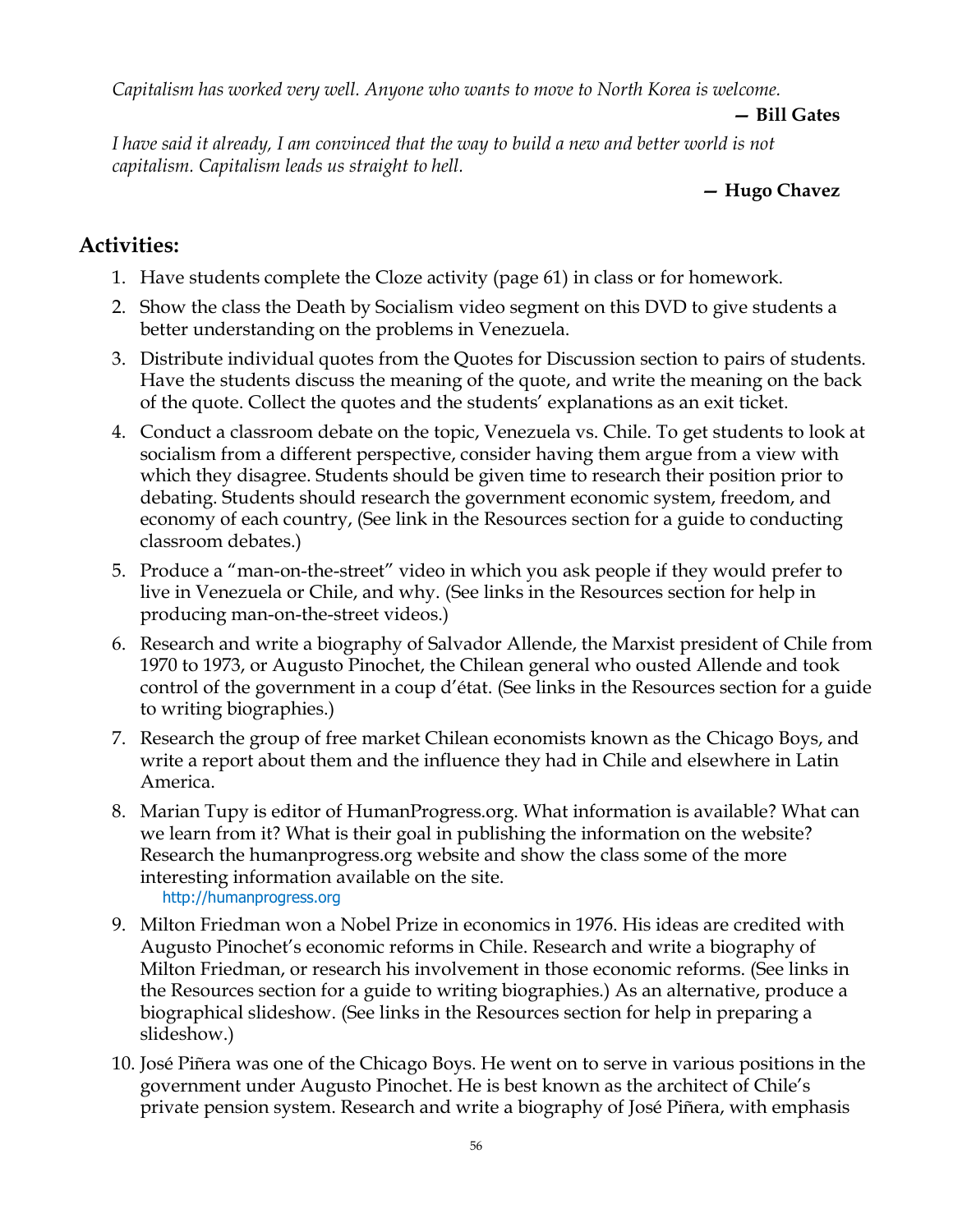on the reforms he carried out in Chile. (See links in the Resources section for a guide to writing biographies.)

- 11. Your Life in Numbers is a website by Marian Tupy and HumanProgress.org. Try it. Enter your information and choose a second country for comparison purposes. Then, enter your birth year and select Venezuela and Chile. How have the two countries changed since you were born? Which of those countries would you have rather been born in? Write a persuasive essay explaining your choice. http://yourlifeinnumbers.org/
- 12. Read and summarize the paper, "Friedman's two visits to Chile in context," by Leonidas Montes. The paper explores Milton Friedman's visits to Chile in March 1975 and November 1981.
- 13. Research and write a biography of Fidel Castro, Hugo Chavez, or Nicolas Maduro. (See links in the Resources section for a guide to writing biographies.) As an alternative, produce a biographical slideshow. (See links in the Resources section for help in preparing a slideshow.)
- 14. Research and prepare a slideshow comparing life in Chile with life Venezuela. (See links in the Resources section for help in preparing a slideshow.)
- 15. Read one of the articles in the Resources section and either write a summary of it or take Cornell Notes as you read the article or watch the video. (See links in the Resources section for help in taking Cornell Notes.)
- 16. Read one of the books in the Resources section and write a book report. (See link in the Resources section for help in writing a book report.)

### **Resources:**

#### **Guides**

A good explanation of K-W-L, with a sample chart, and a chart for downloading: http://www.readingquest.org/strat/kwl.html

Also helpful for K-W-L:

https://www.teachingchannel.org/videos/structured-learning-teaching-tip

#### Think, Pair, Share

- A brief explanation of the Think, Pair, Share instructional strategy, with examples: http://www.readingquest.org/strat/tps.html
- A video explanation of Think, Pair, Share:

https://www.teachingchannel.org/videos/think-pair-share-lesson-idea

#### Conducting classroom debates:

http://712educators.about.com/cs/lessonsss/ht/htdebate.htm http://www.edu.gov.mb.ca/k12/cur/socstud/frame\_found\_sr2/tns/tn-13.pdf

http://busyteacher.org/7245-conducting-class-debate-essential-tips.html

#### How to write a biography:

http://www.infoplease.com/homework/wsbiography.html http://homeworktips.about.com/od/biography/a/bio.htm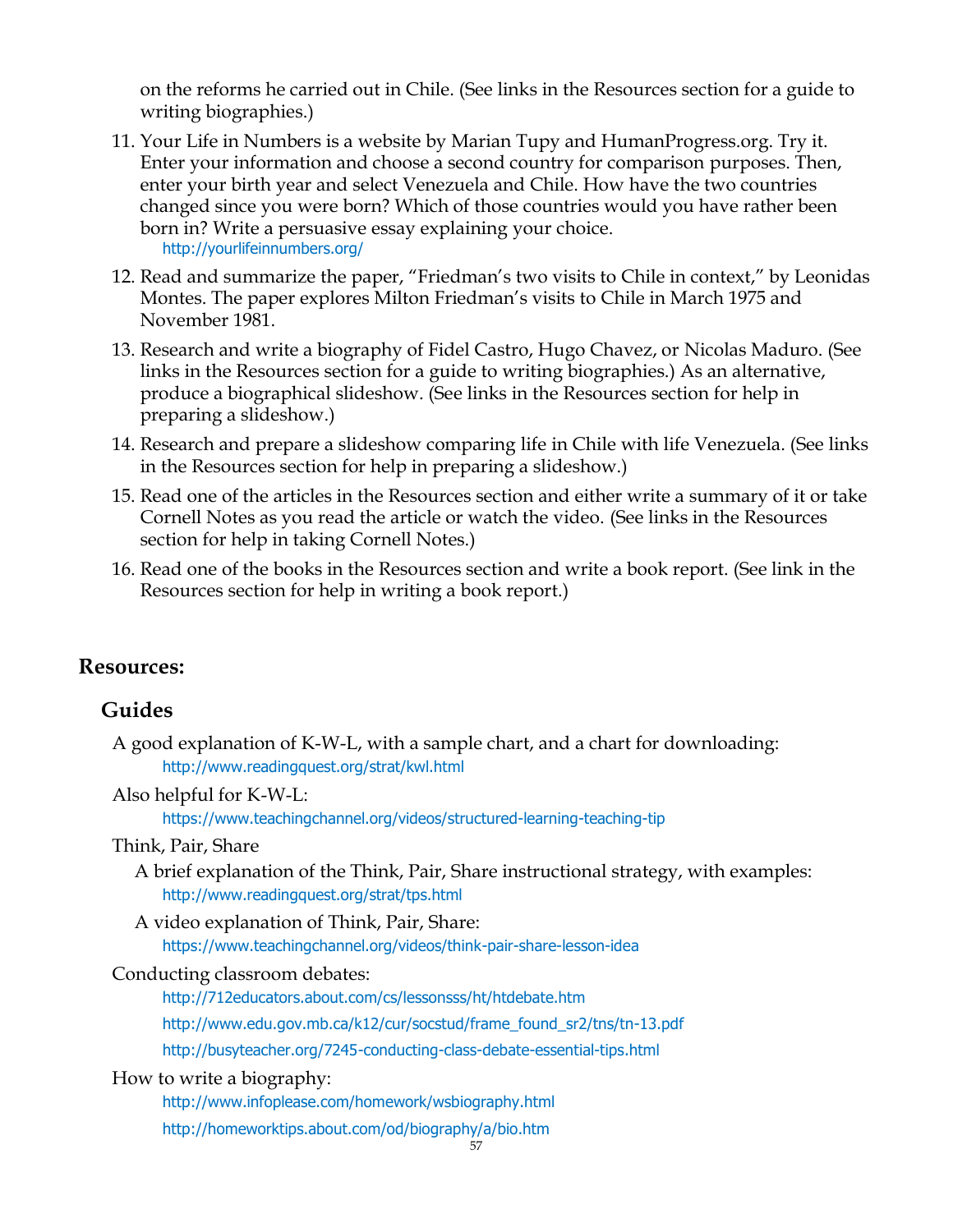How to write a book report:

http://www.infoplease.com/homework/wsbookreporths.html

How to write a persuasive essay:

https://www.scribendi.com/advice/how\_to\_write\_a\_persuasive\_essay.en.html

http://www.infoplease.com/homework/writingskills7.html

How to produce a man-on-the-street interview:

http://onemarketmedia.com/2009/02/16/seven-ideas-to-help-get-the-most-out-of-a-man-on-thestreet-interview/

http://www.wikihow.com/Make-a-Man-on-the-Street-Interview

http://www.ehow.com/how\_2283844\_do-man-street-interviews.html

For a clear, simple explanation of the Cornell note-taking system:

http://coe.jmu.edu/learningtoolbox/cornellnotes.html

http://www.bucks.edu/~specpop/Cornl-ex.htm

For help in speaking to a class:

https://www.hamilton.edu/oralcommunication/tips-for-effective-delivery

#### Preparing effective slideshow presentations:

http://www.ehow.com/how\_5032561\_prepare-effective-powerpoint-presentation.html

http://www.microsoft.com/en-us/showcase/details.aspx?uuid=22f09a63-cecb-4260-a44f-8223d07dd031

http://blog.synapsiscreative.com/the-info/7-big-powerpoint-mistakes-you-just-cant-afford-to-make

#### **Articles**

- "5 Ways Capitalist Chile is Much Better Than Socialist Venezuela" by Marian Tupy http://reason.com/archives/2016/05/24/5-ways-capitalist-chile-is-much-better-t
- "40 Years Later: Milton Friedman's Legacy in Chile" by José Niño https://panampost.com/jose-nino/2015/04/22/40-years-later-milton-friedmans-legacy-in-chile/
- "The Antidote to Castro Apologists" by Fergus Hodgson http://impunityobserver.com/2015/12/07/the-antidote-to-castro-apologists/

"The Boys Who Got to Remake an Economy" by Tania Opazo They embraced free-market economics in America. Then Chile's dictator let them transform an entire society.

http://www.slate.com/articles/business/moneybox/2016/01/in\_chicago\_boys\_the\_story\_of\_chilean\_eco nomists who studied in america and.html

"Chile Is Thriving—So Why Is Socialism Rising?" by Marian L. Tupy https://fee.org/articles/chile-is-thriving-so-why-is-socialism-rising/

"Chile's Capitalist Oppression Versus Venezuela's Socialist Incompetence: Toilet Paper Edition" by Tim Worstall

https://www.forbes.com/sites/timworstall/2015/10/30/chiles-capitalist-oppression-v-venezuelassocialist-incompetence-toilet-paper-edition/#696a883717b9

"The Experiment: Capitalism versus Socialism" by David R. Legates

What if we could have an experiment to compare the two systems? Wait — we already did. https://wattsupwiththat.com/2016/09/23/the-experiment-capitalism-versus-socialism/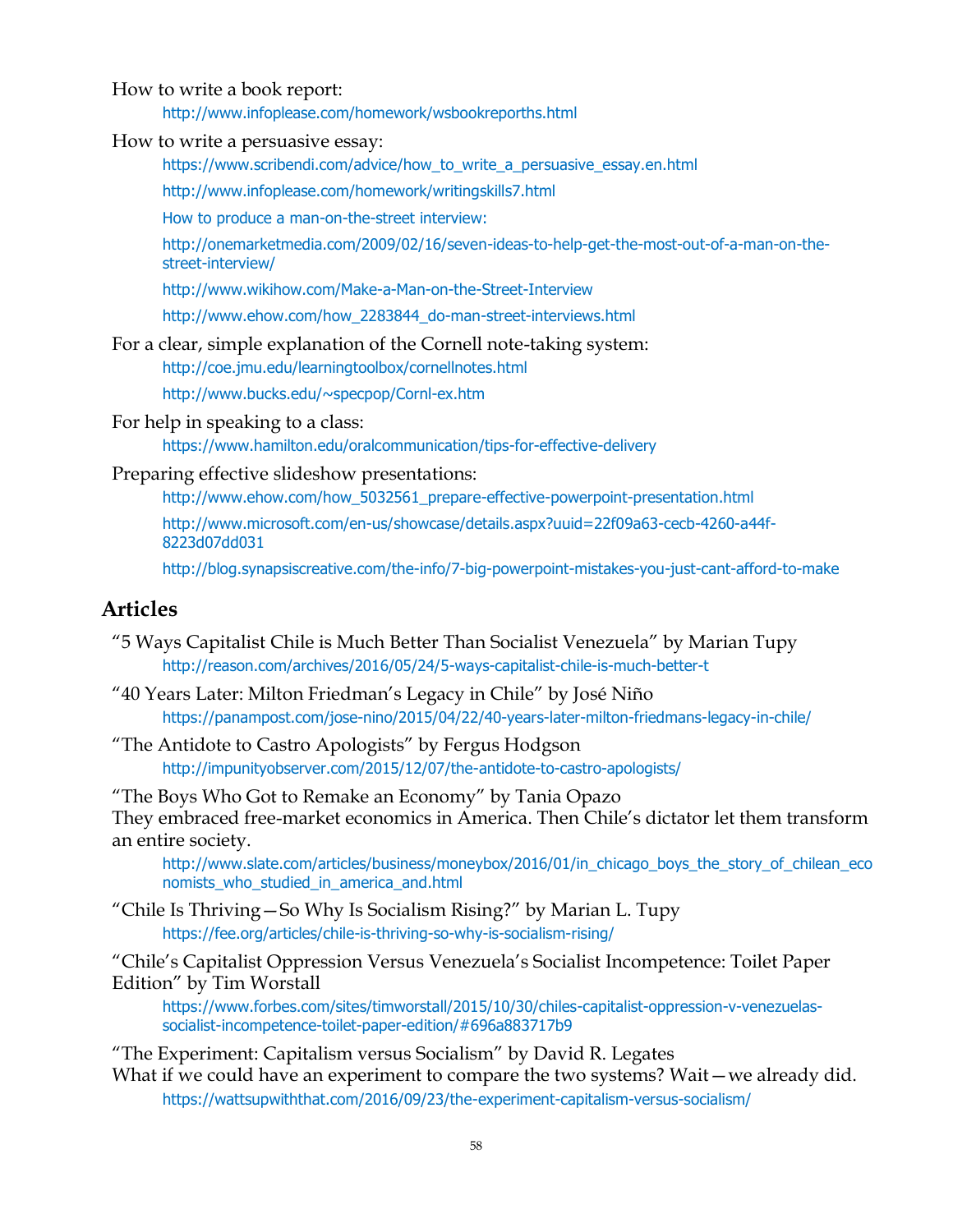- "How Bitcoin Is Undermining Socialism in Latin America" by Rodrigo Souza http://reason.com/blog/2016/11/30/rodrigo-souza-bitcoin-venezuela-brazil
- "The Jury Is In: Latin America's 21st Century Socialism Has Failed" by Rafael Ruiz Velasco https://panampost.com/rafael-ruiz-velasco/2016/05/19/21st-century-socialism-has-failed/
- "Latin America's Right Turn" by Devon Haynie https://www.usnews.com/news/best-countries/articles/2017-01-09/the-consequences-of-latinamericas-move-to-the-right
- "The Other September 11: The Legacy of Chilean Socialism and Salvador Allende" by Roger Burbach

http://nacla.org/blog/2013/9/11/other-september-11-legacy-chilean-socialism-and-salvador-allende

"Socialism Is Dying Everywhere from Europe to South America—Except in the US" by Jim Hoft

http://www.thegatewaypundit.com/2016/05/socialism-dying-failing-everywhere-except-us/

- "Socialist Policies Undoing Success of South America's Strongest Economy" by Richard W. Rahn
	- https://www.cato.org/publications/commentary/socialist-policies-undoing-success-south-americasstrongest-economy
- "South America's Last Bastion Of Socialism Is Falling To Pieces" by Kenneth Rapoza https://www.forbes.com/sites/kenrapoza/2017/03/02/south-americas-last-bastion-of-socialism-isfalling-to-pieces/#7732a0db2fd8
- "It was once the richest country in Latin America. Now it's falling apart" by Ioan Grillo http://time.com/venezuela-brink/
- "What Pinochet Did for Chile" by Robert A. Packenham, William Ratliff http://www.hoover.org/research/what-pinochet-did-chile
- "What can Hispanics learn from socialism's demise in Latin America?" by Israel Ortega http://thehill.com/blogs/pundits-blog/international/263217-what-can-hispanics-learn-from-socialismsdemise-in-latin

#### **Books**

*Capitalism, Socialism, and Democracy* by Joseph A. Schumpeter

Downloadable PDF version:

http://cnqzu.com/library/Economics/marxian%20economics/Schumpeter,%20Joeseph-Capitalism,%20Socialism%20and%20Democracy.pdf

*Challenging Neoliberalism: Globalization and the Economic Miracles in Chile and Taiwan* by Cal Clark and Evelyn A. Clark

*Chile: Underside of Economic Miracle* by Ovide Bastien

*The Communist Manifesto* by Friedrich Engels and Karl Marx

Downloadable versions:

http://www.gutenberg.org/ebooks/61

*Democracy and Revolution: Latin America and Socialism Today* by D.L Raby

*Latin America's Turbulent Transitions: The Future of Twenty-First Century Socialism*

by Roger Burbach, Michael Fox, Federico Fuentes

*The Problem with Socialism* by Thomas DiLorenzo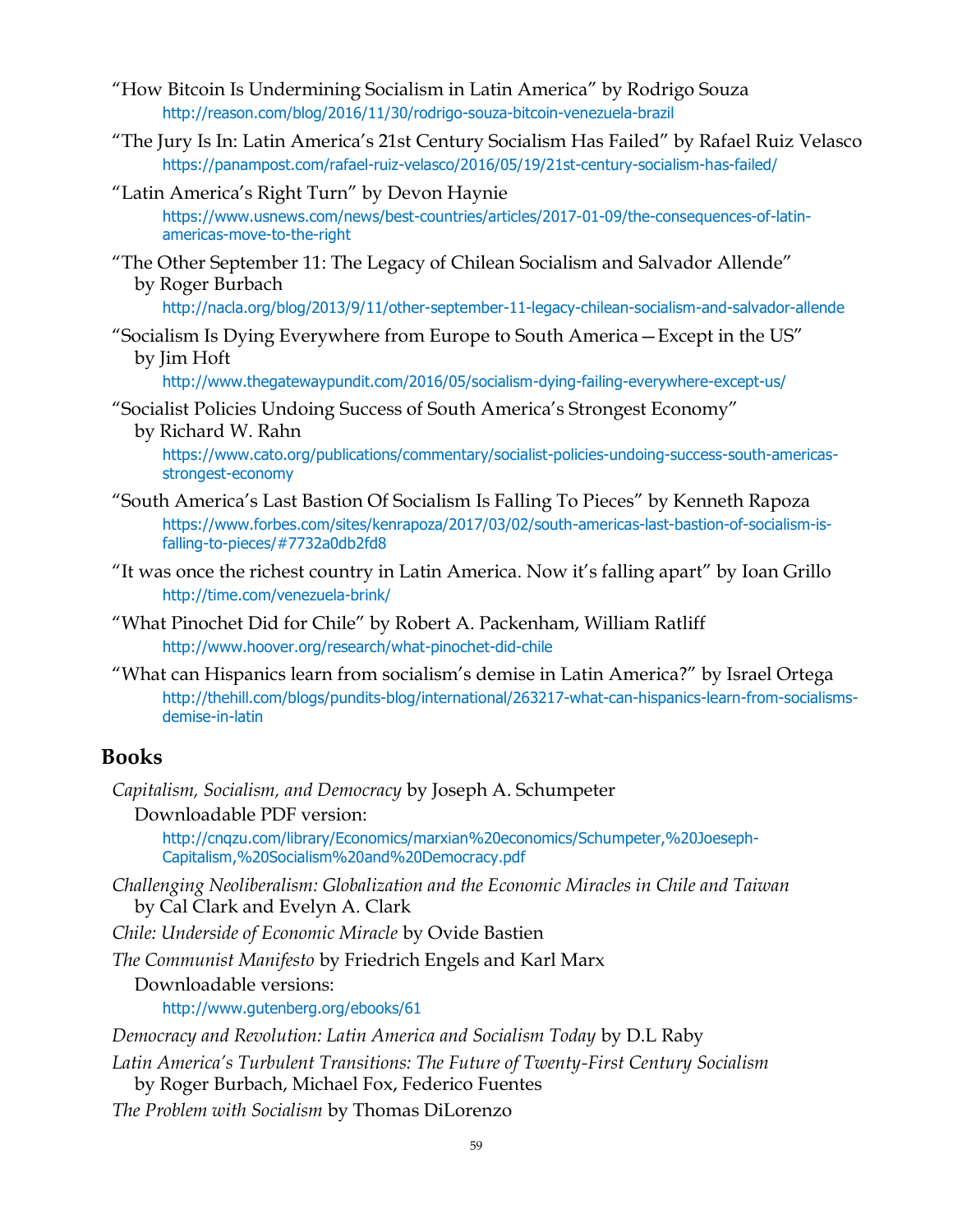*The Road to Serfdom* by Friedrich A. Hayek

http://cnqzu.com/library/Philosophy/neoreaction/Friedrich%20August%20Hayek/Friedrich\_Hayek%20- %20The\_road\_to\_serfdom.pdf

*Socialism: An Economic and Sociological Analysis* by Ludwig von Mises

Downloadable PDF version:

https://mises.org/sites/default/files/Socialism%20An%20Economic%20and%20Sociological%20Analysi s\_3.pdf

*Socialism: Utopian and Scientific* by Friedrich Engels

## **Video**

"Chomsky: Latin American Socialists In Venezuela, Cuba, Brazil Have Failed To Build Sustainable Economies"

https://www.youtube.com/watch?v=maHgtLp21Iw

#### **Websites**

HumanProgress.org

http://humanprogress.org

Unbiased America

http://www.unbiasedamerica.com/media/capitalism-vs-socialism-chile-vs-venezuela

#### Your Life in Numbers

http://yourlifeinnumbers.org/

The North American Congress on Latin America (NACLA) http://nacla.org/